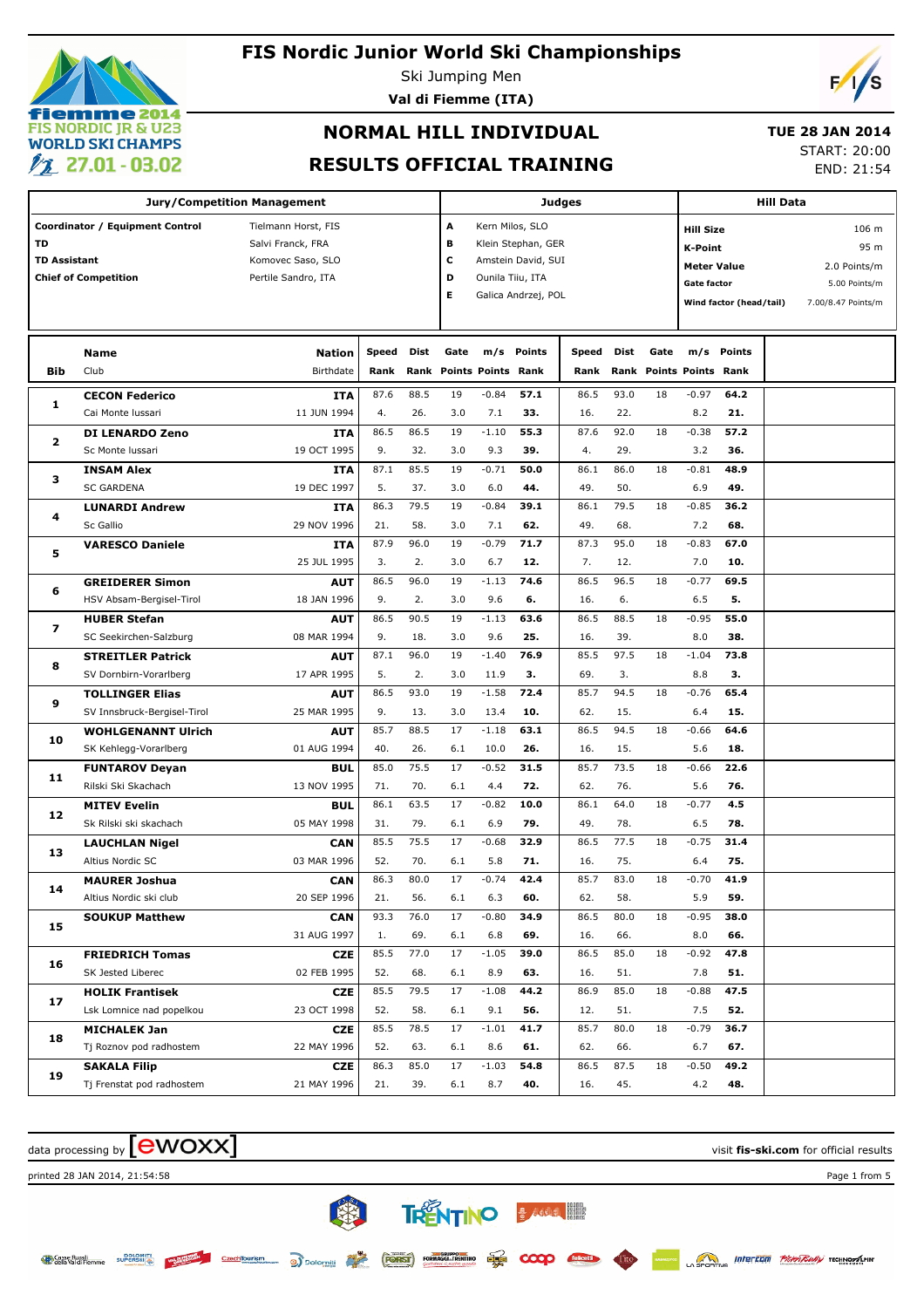

Ski Jumping Men **Val di Fiemme (ITA)**



### **NORMAL HILL INDIVIDUAL RESULTS OFFICIAL TRAINING**

 **TUE 28 JAN 2014** START: 20:00

END: 21:54

|            | <b>Name</b>                        | <b>Nation</b>             | Speed       | Dist        | Gate                    | m/s            | Points      | Speed       | Dist       | Gate                    | m/s            | Points     |  |
|------------|------------------------------------|---------------------------|-------------|-------------|-------------------------|----------------|-------------|-------------|------------|-------------------------|----------------|------------|--|
| <b>Bib</b> | Club                               | Birthdate                 | Rank        |             | Rank Points Points Rank |                |             | Rank        |            | Rank Points Points Rank |                |            |  |
|            | <b>STURSA Vojtech</b>              | <b>CZE</b>                | 85.7        | 79.0        | 17                      | $-1.07$        | 43.2        | 86.1        | 82.5       | 18                      | $-0.61$        | 40.2       |  |
| 20         | Dukla Liberec                      | 03 AUG 1995               | 40.         | 60.         | 6.1                     | 9.1            | 58.         | 49.         | 60.        |                         | 5.2            | 60.        |  |
|            | <b>OJA Mihkel</b>                  | <b>EST</b>                | 85.0        | 80.0        | 17                      | $-0.92$        | 43.9        | 91.8        | 82.0       | 18                      | $-0.66$        | 39.6       |  |
| 21         | Pohjakotkas/Otepaa                 | 03 MAY 1996               | 71.         | 56.         | 6.1                     | 7.8            | 57.         | 1.          | 61.        |                         | 5.6            | 62.        |  |
|            | <b>LEHTINEN Aapo</b>               | <b>FIN</b>                | 85.5        | 86.5        | 17                      | $-0.93$        | 57.0        | 85.5        | 91.5       | 18                      | $-0.85$        | 60.2       |  |
| 22         | Lahden Hiihtoseura                 | 13 JAN 1996               | 52.         | 32.         | 6.1                     | 7.9            | 34.         | 69.         | 32.        |                         | 7.2            | 30.        |  |
|            | <b>MAEAETTAE Jarkko</b>            | <b>FIN</b>                | 86.5        | 92.5        | 17                      | $-0.74$        | 67.4        | 86.5        | 92.5       | 18                      | $-0.58$        | 59.9       |  |
| 23         | Kainuun Hiihtoseura                | 28 DEC 1994               | 9.          | 15.         | 6.1                     | 6.3            | 16.         | 16.         | 25.        |                         | 4.9            | 31.        |  |
|            | <b>VAENSKAE Elias</b>              | <b>FIN</b>                | 85.5        | 81.5        | 17                      | $-0.91$        | 46.8        | 87.1        | 83.5       | 18                      | $-0.86$        | 44.3       |  |
| 24         | Lieksa Ski club                    | 20 JUL 1996               | 52.         | 52.         | 6.1                     | 7.7            | 53.         | 8.          | 56.        |                         | 7.3            | 57.        |  |
|            | <b>YLIPULLI Miika</b>              | <b>FIN</b>                | 86.5        | 93.5        | 17                      | $-0.55$        | 67.8        | 86.9        | 95.0       | 18                      | $-0.74$        | 66.3       |  |
| 25         | Kuusamon Era-Veikot                | 01 MAR 1995               | 9.          | 12.         | 6.1                     | 4.7            | 15.         | 12.         | 12.        |                         | 6.3            | 13.        |  |
|            | <b>YLITAPIO Santeri</b>            | <b>FIN</b>                | 86.5        | 89.5        | 17                      | $-1.15$        | 64.8        | 86.5        | 96.0       | 18                      | $-0.38$        | 65.2       |  |
| 26         | Ounasvaara Ski club                | 22 FEB 1997               | 9.          | 23.         | 6.1                     | 9.7            | 21.         | 16.         | 8.         |                         | 3.2            | 17.        |  |
| 27         | <b>FAIVRE RAMPANT Julien</b>       | <b>FRA</b>                | 84.7        | 78.0        | 17                      | $-0.69$        | 37.9        | 87.6        | 82.0       | 18                      | $-0.55$        | 38.7       |  |
|            | Les Fourgs                         | 11 APR 1994               | 77.         | 65.         | 6.1                     | 5.8            | 68.         | 4.          | 61.        |                         | 4.7            | 64.        |  |
| 28         | <b>POINTU Jeremy</b>               | <b>FRA</b>                | 85.5        | 78.5        | 17                      | $-0.68$        | 38.9        | 85.5        | 78.5       | 18                      | $-0.68$        | 32.8       |  |
|            | Chaux Neuve                        | 12 NOV 1997               | 52.         | 63.         | 6.1                     | 5.8            | 64.         | 69.         | 72.        |                         | 5.8            | 73.        |  |
| 29         | <b>ROCH DUPLAND Thomas</b>         | <b>FRA</b>                | 85.0        | 70.0        | 17                      | $-0.80$        | 22.9        | 85.5        | 79.0       | 18                      | $-0.75$        | 34.4       |  |
|            | Les Contamines montjoie            | 03 FEB 1996               | 71.         | 74.         | 6.1                     | 6.8            | 74.         | 69.         | 70.        |                         | 6.4            | 70.        |  |
| 30         | <b>ROYER Arthur</b>                | <b>FRA</b>                | 86.1        | 78.0        | 17                      | $-0.78$        | 38.7        | 85.7        | 86.5       | 18                      | $-0.64$        | 48.4       |  |
|            | Courchevel                         | 27 APR 1996               | 31.         | 65.         | 6.1                     | 6.6            | 65.         | 62.         | 48.        |                         | 5.4            | 50.        |  |
| 31         | <b>SARKISIANI Artur</b>            | <b>GEO</b>                | 84.7        | 64.5        | 17                      | $-1.02$        | 13.7        | 85.5        | 62.0       | 18                      | $-0.84$        | $1.1$      |  |
|            | Bakuriani                          | 29 AUG 1996               | 77.         | 78.         | 6.1                     | 8.6            | 78.         | 69.         | 80.        |                         | 7.1            | 80.        |  |
| 32         | <b>SHUBITIDZE George</b>           | <b>GEO</b>                | 85.5        | 62.5        | 17                      | $-0.97$        | 9.3         | 86.1        | 64.0       | 18                      | $-0.67$        | 3.7        |  |
|            | Bakuriani                          | 17 AUG 1997               | 52.         | 80.         | 6.1                     | 8.2            | 80.         | 49.         | 78.        |                         | 5.7            | 79.        |  |
| 33         | <b>BRADATSCH Sebastian</b>         | <b>GER</b>                | 85.3        | 96.5        | 17                      | $-0.78$        | 75.7        | 86.1        | 99.5       | 18                      | $-0.77$        | 75.5       |  |
|            | WSC 07 Ruhla                       | 08 MAY 1996               | 69.         | 1.          | 6.1                     | 6.6            | 5.          | 49.         | 2.         |                         | 6.5            | 2.         |  |
| 34         | <b>HAMMANN Petrick</b>             | <b>GER</b>                | 86.1        | 86.5        | 17                      | $-1.04$        | 57.9        | 87.6        | 95.5       | 18                      | $-0.66$        | 66.6       |  |
|            | Sv Baiersbronn                     | 27 MAY 1995               | 31.         | 32.         | 6.1                     | 8.8            | 32.         | 4.          | 11.        |                         | 5.6            | 12.        |  |
| 35         | <b>HERRMANN Michael</b>            | <b>GER</b>                | 86.3        | 87.5        | 17                      | $-0.94$        | 59.1        | 86.9        | 92.0       | 18                      | $-0.87$        | 61.4       |  |
|            | Sc Oberstdorf                      | 02 FEB 1994               | 21.         | 29.         | 6.1                     | 8.0            | 30.         | 12.         | 29.        |                         | 7.4            | 25.        |  |
| 36         | <b>MAYLAENDER Dominik</b>          | <b>GER</b>                | 85.7        | 91.5        | 17                      | $-0.71$        | 65.1        | 86.5        | 96.0       | 18                      | $-0.75$        | 68.4       |  |
|            | SC Degenfeld                       | 20 MAR 1995               | 40.<br>85.7 | 17.<br>94.0 | 6.1<br>$17\,$           | 6.0<br>$-0.91$ | 20.<br>71.8 | 16.<br>86.5 | 8.<br>97.0 | 18                      | 6.4<br>$-0.71$ | 7.<br>70.0 |  |
| 37         | <b>WINTER Paul</b><br>Sc Willingen | <b>GER</b><br>05 OCT 1997 | 40.         | 9.          | 6.1                     | 7.7            | 11.         | 16.         | 4.         |                         | 6.0            | 4.         |  |
|            | <b>ITO Masamitsu</b>               | JPN                       | 91.6        | 82.0        | 17                      | $-0.90$        | 47.7        | 86.1        | 81.5       | 18                      | $-0.70$        | 38.9       |  |
| 38         | Shimokawa Junior High School       | 27 FEB 1998               | 2.          | 49.         | 6.1                     | 7.6            | 51.         | 49.         | 65.        |                         | 5.9            | 63.        |  |
|            | <b>KOBAYASHI Ryoyu</b>             | JPN                       | 85.7        | 81.0        | 17                      | $-0.76$        | 44.5        | 86.5        | 88.0       | 18                      | $-0.65$        | 51.5       |  |
| 39         |                                    | 08 NOV 1996               | 40.         | 54.         | 6.1                     | 6.4            | 55.         | 16.         | 43.        |                         | 5.5            | 45.        |  |
|            | <b>NARA Takumi</b>                 | <b>JPN</b>                | 84.7        | 78.0        | 17                      | $-0.70$        | 38.0        | 85.7        | 82.0       | 18                      | $-0.72$        | 40.1       |  |
| 40         | Yoichi Koshi High School           | 02 NOV 1995               | 77.         | 65.         | 6.1                     | 5.9            | 67.         | 62.         | 61.        |                         | 6.1            | 61.        |  |
|            | <b>NISHIKATA Shingo</b>            | <b>JPN</b>                | 86.1        | 83.5        | 17                      | $-0.89$        | 50.6        | 86.5        | 87.0       | 18                      | $-0.84$        | 51.1       |  |
| 41         | Meiji University                   | 02 JAN 1995               | 31.         | 43.         | 6.1                     | 7.5            | 43.         | 16.         | 46.        |                         | 7.1            | 46.        |  |
|            | <b>KALYKOV Shyngys</b>             | <b>KAZ</b>                | 86.3        | 68.5        | 17                      | $-1.16$        | 22.9        | 90.4        | 79.0       | 18                      | $-0.75$        | 34.4       |  |
| 42         |                                    | 05 MAY 1994               | 21.         | 76.         | 6.1                     | 9.8            | 74.         | 2.          | 70.        |                         | 6.4            | 70.        |  |
|            | <b>MUMINOV Sabirzhan</b>           | <b>KAZ</b>                | 85.7        | 81.5        | 17                      | $-1.07$        | 48.2        | 85.5        | 88.0       | 18                      | $-0.43$        | 49.6       |  |
| 43         |                                    | 16 APR 1994               | 40.         | 52.         | 6.1                     | 9.1            | 50.         | 69.         | 43.        |                         | 3.6            | 47.        |  |
|            |                                    |                           |             |             |                         |                |             |             |            |                         |                |            |  |

data processing by **CWOXX** and  $\overline{C}$  and  $\overline{C}$  and  $\overline{C}$  and  $\overline{C}$  and  $\overline{C}$  and  $\overline{C}$  and  $\overline{C}$  and  $\overline{C}$  and  $\overline{C}$  and  $\overline{C}$  and  $\overline{C}$  and  $\overline{C}$  and  $\overline{C}$  and  $\overline{C}$  and  $\overline{C}$ 

printed 28 JAN 2014, 21:54:58 Page 2 from 5

类 **TRENTINO BARACTER** 

 $\infty$ 

CzechTourism a Dolomiti **FORST** FORMAGGI-TRATING ET

Casse Rurali<br>Calla Val di Fiemme **DOLOMIT**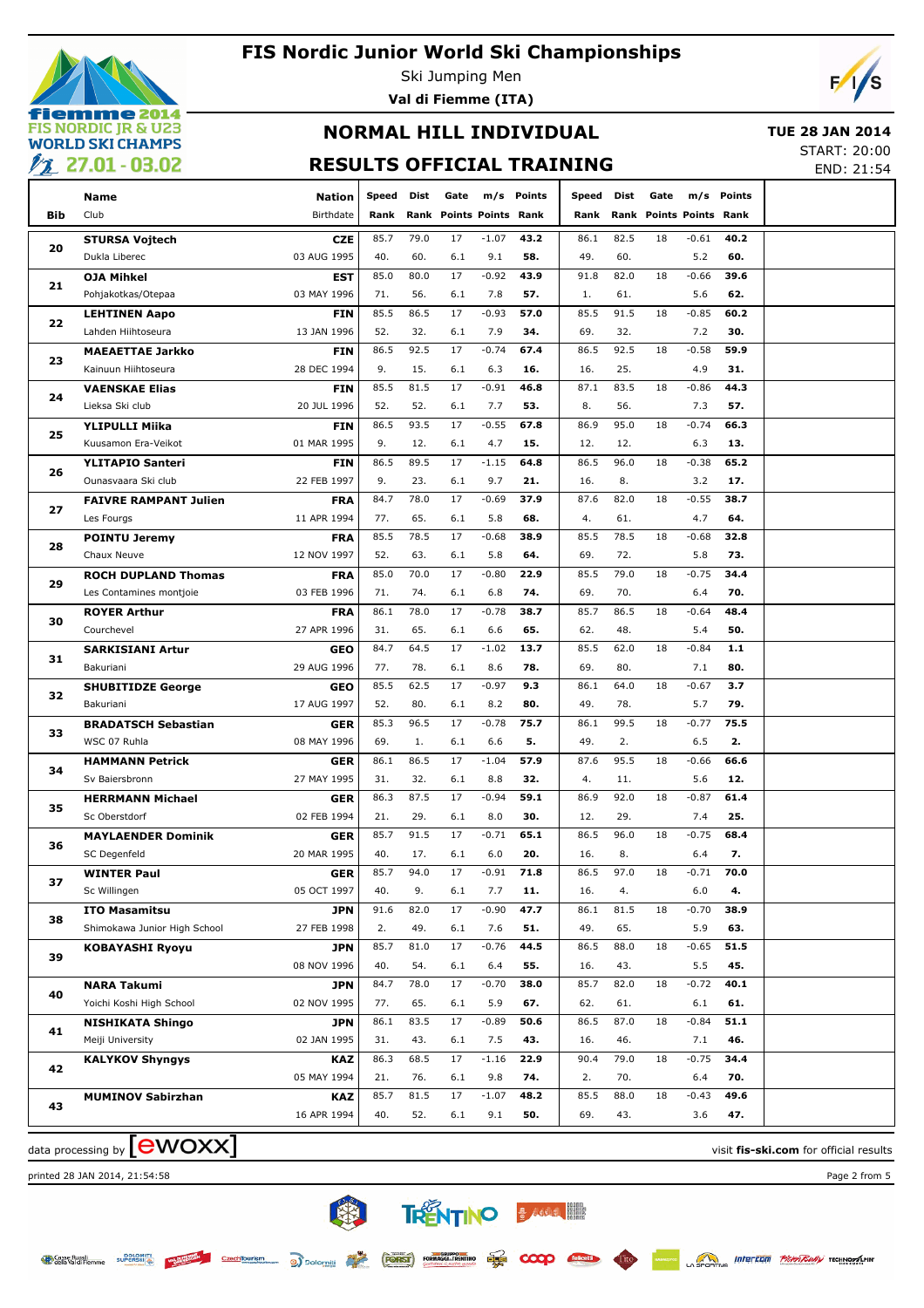

**emme 2014 FIS NORDIC JR & U23 WORLD SKI CHAMPS**  $\frac{1}{2}$  27.01 - 03.02 **Val di Fiemme (ITA)**



### **NORMAL HILL INDIVIDUAL RESULTS OFFICIAL TRAINING**

 **TUE 28 JAN 2014** START: 20:00

END: 21:54

| —   |                                    |               |              |      |                                |         |            |           |       |                                |         |            |                                        |
|-----|------------------------------------|---------------|--------------|------|--------------------------------|---------|------------|-----------|-------|--------------------------------|---------|------------|----------------------------------------|
|     | Name                               | <b>Nation</b> | Speed        | Dist | Gate                           |         | m/s Points | Speed     | Dist  | Gate                           |         | m/s Points |                                        |
| Bib | Club                               | Birthdate     | Rank         |      | <b>Rank Points Points Rank</b> |         |            | Rank      |       | <b>Rank Points Points Rank</b> |         |            |                                        |
|     | <b>AALST VAN DER Oldrik</b>        | <b>NED</b>    | 85.5         | 82.5 | 17                             | $-0.95$ | 49.1       | 86.5      | 92.5  | 18                             | $-0.66$ | 60.6       |                                        |
| 44  | National Team                      | 01 DEC 1995   | 52.          | 47.  | 6.1                            | 8.0     | 49.        | 16.       | 25.   |                                | 5.6     | 27.        |                                        |
|     | <b>WIT DE Ruben</b>                | <b>NED</b>    | 85.5         | 79.0 | 17                             | $-1.04$ | 42.9       | 86.5      | 88.5  | 18                             | $-0.57$ | 51.8       |                                        |
| 45  | National team                      | 02 FEB 1995   | 52.          | 60.  | 6.1                            | 8.8     | 59.        | 16.       | 39.   |                                | 4.8     | 42.        |                                        |
|     | <b>BERGGAARD Mats Soehagen</b>     | <b>NOR</b>    | 86.1         | 90.0 | 17                             | $-1.13$ | 65.7       | 86.5      | 97.0  | 18                             | $-0.37$ | 67.1       |                                        |
| 46  | Stranden IL                        | 24 AUG 1995   | 31.          | 21.  | 6.1                            | 9.6     | 19.        | 16.       | 4.    |                                | 3.1     | 9.         |                                        |
|     | <b>BERGQUIST Hans Petter</b>       | <b>NOR</b>    | 85.5         | 89.0 | 17                             | $-1.25$ | 64.7       | 86.1      | 94.0  | 18                             | $-0.93$ | 65.9       |                                        |
| 47  | Aurskog Finstadbru                 | 20 JAN 1994   | 52.          | 24.  | 6.1                            | 10.6    | 22.        | 49.       | 18.   |                                | 7.9     | 14.        |                                        |
|     | <b>FORFANG Johann Andre</b>        | <b>NOR</b>    | 85.0         | 88.5 | 17                             | $-0.74$ | 59.4       | 86.1      | 93.0  | 18                             | $-0.83$ | 63.0       |                                        |
| 48  | Tromsoe Skiklubb                   | 04 JUL 1995   | 71.          | 26.  | 6.1                            | 6.3     | 29.        | 49.       | 22.   |                                | 7.0     | 22.        |                                        |
|     | <b>SJOEEN Phillip</b>              | <b>NOR</b>    | 85.5         | 94.0 | 17                             | $-1.10$ | 73.4       | 86.1      | 93.0  | 18                             | $-0.82$ | 62.9       |                                        |
| 49  | Bekkelaget Sk                      | 24 DEC 1995   | 52.          | 9.   | 6.1                            | 9.3     | 8.         | 49.       | 22.   |                                | 6.9     | 23.        |                                        |
|     | <b>TANDE Daniel-Andre</b>          | <b>NOR</b>    | 85.5         | 87.0 | 17                             | $-1.35$ | 61.5       | 85.5      | 88.5  | 18                             | $-0.60$ | 52.1       |                                        |
| 50  | Kongsberg IF                       | 24 JAN 1994   | 52.          | 30.  | 6.1                            | 11.4    | 27.        | 69.       | 39.   |                                | 5.1     | 41.        |                                        |
|     | <b>BIEGUN Krzysztof</b>            | <b>POL</b>    | 85.7         | 93.0 | 17                             | $-0.96$ | 70.2       | 85.5      | 93.5  | 18                             | $-0.90$ | 64.6       |                                        |
| 51  | SS-R LZS Sokol Szczyrk             | 21 MAY 1994   | 40.          | 13.  | 6.1                            | 8.1     | 13.        | 69.       | 20.   |                                | 7.6     | 18.        |                                        |
|     | <b>KANTYKA Przemyslaw</b>          | <b>POL</b>    | 85.7         | 90.5 | 17                             | $-1.10$ | 66.4       | 86.5      | 92.5  | 18                             | $-0.72$ | 61.1       |                                        |
| 52  | Lks Klimczok bystra                | 15 DEC 1996   | 40.          | 18.  | 6.1                            | 9.3     | 17.        | 16.       | 25.   |                                | 6.1     | 26.        |                                        |
|     | <b>MURANKA Klemens</b>             | <b>POL</b>    | 86.3         | 95.0 | 17                             | $-1.27$ | 76.9       | 86.5      | 100.0 | 18                             | $-0.88$ | 77.5       |                                        |
| 53  | TS Wisla Zakopane                  | 31 AUG 1994   | 21.          | 7.   | 6.1                            | 10.8    | 3.         | 16.       | 1.    |                                | 7.5     | 1.         |                                        |
|     | <b>WOLNY Jakub</b>                 | <b>POL</b>    | 86.5         | 95.5 | 17                             | $-1.24$ | 77.6       | 86.5      | 94.5  | 18                             | $-0.74$ | 65.3       |                                        |
| 54  | Lks Klimczok bystra                | 15 MAY 1995   | 9.           | 6.   | 6.1                            | 10.5    | 2.         | 16.       | 15.   |                                | 6.3     | 16.        |                                        |
|     | <b>ZNISZCZOL Aleksander</b>        | <b>POL</b>    | 86.5         | 96.0 | 17                             | $-1.26$ | 78.8       | 86.5      | 94.0  | 18                             | $-0.74$ | 64.3       |                                        |
| 55  | KS Wisla Ustronianka               | 08 MAR 1994   | 9.           | 2.   | 6.1                            | 10.7    | 1.         | 16.       | 18.   |                                | 6.3     | 20.        |                                        |
|     | <b>TATU Robert Valentin</b>        | <b>ROU</b>    |              |      |                                |         |            |           |       |                                |         |            |                                        |
| 56  | CS Dinamo                          | 03 JUL 1996   |              |      |                                |         |            |           |       |                                |         |            |                                        |
| 57  | <b>TOROK Eduard</b>                | <b>ROU</b>    |              |      |                                |         |            |           |       |                                |         |            |                                        |
|     | CSS Dinamo Rasnov                  | 02 MAY 1997   |              |      |                                |         |            |           |       |                                |         |            |                                        |
| 58  | <b>BOYARINTSEV Vladislav</b>       | <b>RUS</b>    | 86.3         | 84.0 | 17                             | $-1.39$ | 55.9       | 86.1      | 87.0  | 18                             | $-0.90$ | 51.6       |                                        |
|     | <b>CSKA</b>                        | 31 OCT 1994   | 21.          | 41.  | 6.1                            | 11.8    | 36.        | 49.       | 46.   |                                | 7.6     | 44.        |                                        |
| 59  | <b>KAMYNIN Aleksei</b>             | <b>RUS</b>    | 85.7         | 83.5 | 17                             | $-1.22$ | 53.4       | 88.2      | 85.0  | 18                             | $-0.64$ | 45.4       |                                        |
|     | <b>CSKA</b>                        | 22 DEC 1994   | 40.          | 43.  | 6.1                            | 10.3    | 41.        | 3.        | 51.   |                                | 5.4     | 56.        |                                        |
| 60  | <b>KLIMOV Evgeniy</b>              | <b>RUS</b>    |              |      |                                |         |            |           |       |                                |         |            |                                        |
|     | Dinamo Perm                        | 03 FEB 1994   |              |      |                                |         |            |           |       |                                |         |            |                                        |
| 61  | <b>NAZAROV Mikhail</b>             | <b>RUS</b>    | 86.9 85.0 17 |      |                                | $-1.16$ | 55.9       | 86.5 90.0 |       | 18                             | $-0.62$ | 55.3       |                                        |
|     |                                    | 14 OCT 1994   | 7.           | 39.  | 6.1                            | 9.8     | 36.        | 16.       | 37.   |                                | 5.3     | 37.        |                                        |
| 62  | <b>SHULAEV Sergey</b>              | <b>RUS</b>    | 85.7         | 82.0 | 17                             | $-1.13$ | 49.7       | 86.3      | 82.0  | 18                             | $-0.56$ | 38.7       |                                        |
|     |                                    | 18 JUN 1996   | 40.          | 49.  | 6.1                            | 9.6     | 45.        | 43.       | 61.   |                                | 4.7     | 64.        |                                        |
| 63  | <b>BARTOL Tilen</b>                | <b>SLO</b>    | 84.5         | 83.5 | 17                             | $-1.09$ | 52.3       | 85.5      | 91.0  | 18                             | $-0.69$ | 57.8       |                                        |
|     | SSK Sam Ihan                       | 17 APR 1997   | 81.          | 43.  | 6.1                            | 9.2     | 42.        | 69.       | 34.   |                                | 5.8     | 34.        |                                        |
| 64  | <b>LANISEK Anze</b>                | <b>SLO</b>    | 85.0         | 94.0 | 17                             | $-1.05$ | 73.0       | 86.1      | 96.0  | 18                             | $-0.88$ | 69.5       |                                        |
|     | <b>Ssk Menges</b>                  | 20 APR 1996   | 71.          | 9.   | 6.1                            | 8.9     | 9.         | 49.       | 8.    |                                | 7.5     | 5.         |                                        |
| 65  | <b>MODIC Andraz</b>                | <b>SLO</b>    | 85.5         | 90.0 | 17                             | $-0.99$ | 64.5       | 86.3      | 91.5  | 18                             | $-0.60$ | 58.1       |                                        |
|     | SSK Logatec                        | 23 OCT 1996   | 52.          | 21.  | 6.1                            | 8.4     | 23.        | 43.       | 32.   |                                | 5.1     | 33.        |                                        |
| 66  | <b>PREVC Cene</b>                  | <b>SLO</b>    | 86.5         | 94.5 | 17                             | $-1.08$ | 74.2       | 86.3      | 96.5  | 18                             | $-0.61$ | 68.2       |                                        |
|     | Sk Triglav kranj                   | 12 MAR 1996   | 9.           | 8.   | 6.1                            | 9.1     | 7.         | 43.       | 6.    |                                | 5.2     | 8.         |                                        |
| 67  | <b>VERBAJS Tomaz</b>               | <b>SLO</b>    | 86.5         | 90.5 | 17                             | $-1.09$ | 66.3       | 86.9      | 92.5  | 18                             | $-0.66$ | 60.6       |                                        |
|     | SK Racna                           | 26 JUL 1995   | 9.           | 18.  | 6.1                            | 9.2     | 18.        | 12.       | 25.   |                                | 5.6     | 27.        |                                        |
|     | data processing by <b>[CWOXX</b> ] |               |              |      |                                |         |            |           |       |                                |         |            |                                        |
|     |                                    |               |              |      |                                |         |            |           |       |                                |         |            | visit fis-ski.com for official results |

类

CzechTourism

**TRENTINO BARRASHEE** 

 $\infty$ 

printed 28 JAN 2014, 21:54:58 Page 3 from 5



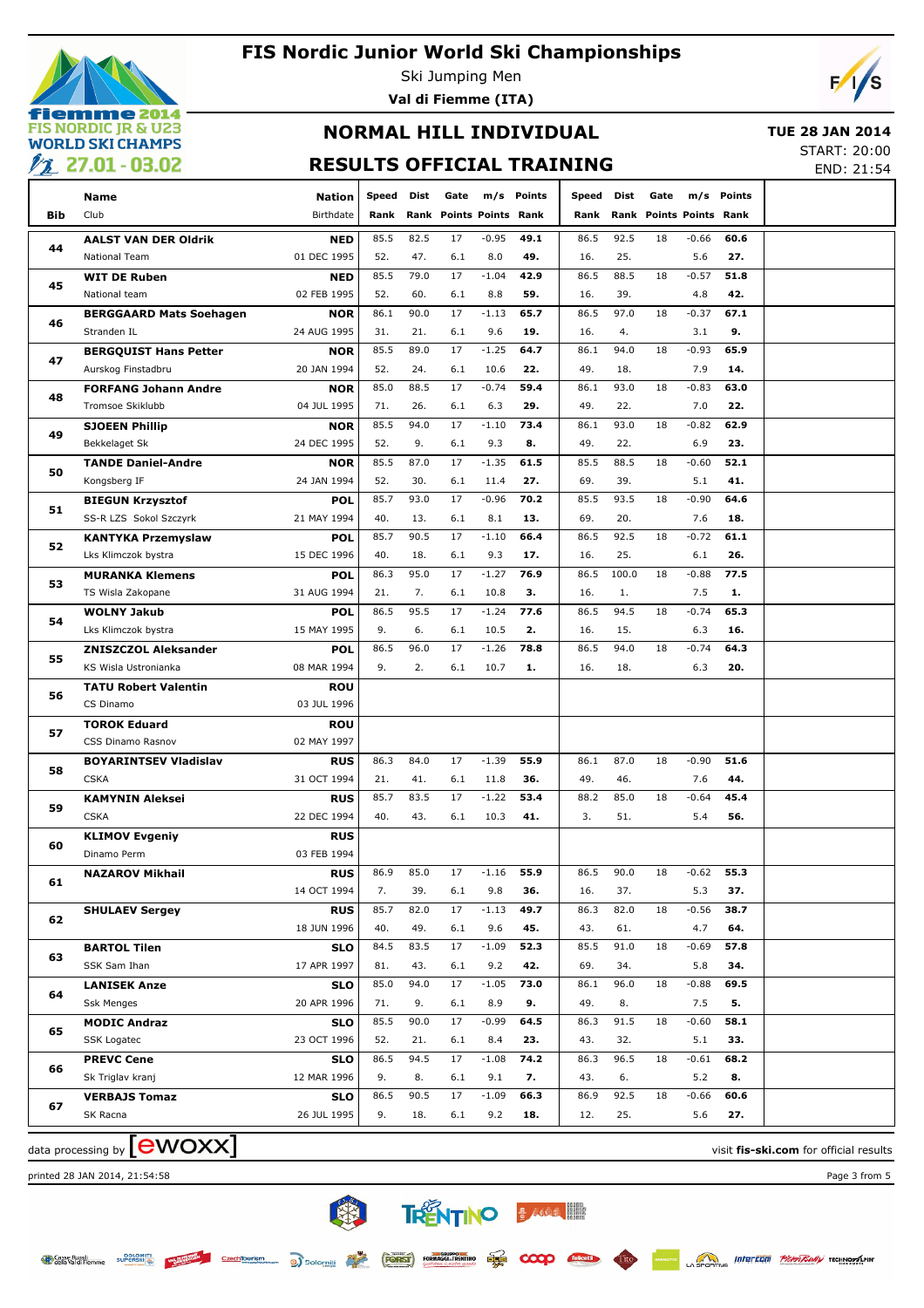

### **FIS Nordic Junior World Ski Championships**

Ski Jumping Men **Val di Fiemme (ITA)**



### **NORMAL HILL INDIVIDUAL RESULTS OFFICIAL TRAINING**

 **TUE 28 JAN 2014** START: 20:00

END: 21:54

|            | <b>Name</b>                    | <b>Nation</b> | <b>Speed</b> | Dist | Gate                    |         | m/s Points | Speed | Dist | Gate |                         | m/s Points |
|------------|--------------------------------|---------------|--------------|------|-------------------------|---------|------------|-------|------|------|-------------------------|------------|
| <b>Bib</b> | Club                           | Birthdate     | Rank         |      | Rank Points Points Rank |         |            | Rank  |      |      | Rank Points Points Rank |            |
|            | <b>BIRCHLER Tobias</b>         | SUI           | 85.5         | 81.0 | 17                      | $-0.88$ | 45.6       | 86.3  | 83.5 | 18   | $-1.02$                 | 45.6       |
| 68         | Einsiedeln                     | 29 JUL 1997   | 52.          | 54.  | 6.1                     | 7.5     | 54.        | 43.   | 56.  |      | 8.6                     | 55.        |
|            | <b>EGLOFF Luca</b>             | <b>SUI</b>    | 86.9         | 87.0 | 17                      | $-1.18$ | 60.1       | 86.3  | 91.0 | 18   | $-0.65$                 | 57.5       |
| 69         | Grabserberg                    | 06 JUN 1995   | 7.           | 30.  | 6.1                     | 10.0    | 28.        | 43.   | 34.  |      | 5.5                     | 35.        |
| 70         | <b>KARLEN Gabriel</b>          | <b>SUI</b>    | 85.7         | 89.0 | 17                      | $-1.17$ | 64.0       | 86.3  | 92.0 | 18   | $-0.76$                 | 60.4       |
|            | Gstaad                         | 10 MAR 1994   | 40.          | 24.  | 6.1                     | 9.9     | 24.        | 43.   | 29.  |      | 6.4                     | 29.        |
|            | <b>PEIER Killian</b>           | <b>SUI</b>    | 86.1         | 85.5 | 17                      | $-0.99$ | 55.5       | 86.1  | 93.5 | 18   | $-0.62$                 | 62.3       |
| 71         | Vallee du Joux                 | 28 MAR 1995   | 31.          | 37.  | 6.1                     | 8.4     | 38.        | 49.   | 20.  |      | 5.3                     | 24.        |
|            | <b>SCHULER Andreas</b>         | <b>SUI</b>    | 85.5         | 92.5 | 17                      | $-0.85$ | 68.3       | 86.5  | 95.0 | 18   | $-0.79$                 | 66.7       |
| 72         | Einsiedeln                     | 30 DEC 1995   | 52.          | 15.  | 6.1                     | 7.2     | 14.        | 16.   | 12.  |      | 6.7                     | 11.        |
|            | <b>DURCO Dominik</b>           | <b>SVK</b>    | 84.7         | 65.0 | 17                      | $-1.01$ | 14.7       | 84.7  | 58.5 | 18   | $-0.54$                 | 8.4        |
| 73         | Sk Kartik b.Bystrica           | 12 JUL 1997   | 77.          | 77.  | 6.1                     | 8.6     | 77.        | 81.   | 81.  |      | 4.6                     | 81.        |
|            | <b>ONDREJKA Tomas</b>          | <b>SVK</b>    | 86.1         | 61.0 | 17                      | $-1.09$ | 7.3        | 86.5  | 71.0 | 18   | $-0.66$                 | 17.6       |
| 74         | Sk Kartik b.Bystrica           | 09 DEC 1997   | 31.          | 81.  | 6.1                     | 9.2     | 81.        | 16.   | 77.  |      | 5.6                     | 77.        |
|            | <b>EKLUND Simon</b>            | <b>SWE</b>    | 86.3         | 75.0 | 17                      | $-0.99$ | 34.5       | 86.5  | 78.0 | 18   | $-0.66$                 | 31.6       |
| 75         | Holmens If                     | 10 MAY 1996   | 21.          | 72.  | 6.1                     | 8.4     | 70.        | 16.   | 74.  |      | 5.6                     | 74.        |
|            | <b>SANDELL Jonas</b>           | <b>SWE</b>    | 85.5         | 82.5 | 17                      | $-0.77$ | 47.6       | 87.1  | 84.5 | 18   | $-0.99$                 | 47.4       |
| 76         |                                | 12 FEB 1995   | 52.          | 47.  | 6.1                     | 6.5     | 52.        | 8.    | 54.  |      | 8.4                     | 53.        |
| 77         | <b>CINTIMAR Muhammet Irfan</b> | <b>TUR</b>    | 85.0         | 82.0 | 17                      | $-1.13$ | 49.7       | 85.5  | 83.0 | 18   | $-0.94$                 | 44.0       |
|            |                                | 16 JUL 1997   | 71.          | 49.  | 6.1                     | 9.6     | 45.        | 69.   | 58.  |      | 8.0                     | 58.        |
| 78         | <b>YUKSEL Faik</b>             | <b>TUR</b>    | 85.7         | 83.0 | 17                      | $-0.89$ | 49.6       | 86.5  | 84.5 | 18   | $-0.98$                 | 47.3       |
|            |                                | 10 FEB 1995   | 40.          | 46.  | 6.1                     | 7.5     | 47.        | 16.   | 54.  |      | 8.3                     | 54.        |
| 79         | <b>KALINCHUK Andriy</b>        | <b>UKR</b>    | 85.3         | 72.5 | 17                      | $-0.94$ | 29.1       | 85.5  | 78.5 | 18   | $-0.91$                 | 34.7       |
|            | Verkhovyna Ski School          | 03 DEC 1995   | 69.          | 73.  | 6.1                     | 8.0     | 73.        | 69.   | 72.  |      | 7.7                     | 69.        |
| 80         | <b>KLYMCHUK Andrii</b>         | <b>UKR</b>    | 86.1         | 86.0 | 17                      | $-0.96$ | 56.2       | 85.3  | 90.5 | 18   | $-0.94$                 | 59.0       |
|            | Kremenets Ski School           | 10 DEC 1994   | 31.          | 36.  | 6.1                     | 8.1     | 35.        | 80.   | 36.  |      | 8.0                     | 32.        |
| 81         | <b>BICKNER Kevin</b>           | <b>USA</b>    | 86.3         | 79.0 | 17                      | $-0.54$ | 38.7       | 85.7  | 86.5 | 18   | $-1.03$                 | 51.7       |
|            | Norge Ski Club                 | 23 SEP 1996   | 21.          | 60.  | 6.1                     | 4.6     | 65.        | 62.   | 48.  |      | 8.7                     | 43.        |
| 82         | <b>BROWN A J</b>               | <b>USA</b>    | 86.3         | 84.0 | 17                      | $-0.63$ | 49.4       | 87.1  | 88.5 | 18   | $-0.71$                 | 53.0       |
|            | Norge Ski Club                 | 28 FEB 1995   | 21.          | 41.  | 6.1                     | 5.3     | 48.        | 8.    | 39.  |      | 6.0                     | 40.        |
| 83         | <b>LOOMIS Ben</b>              | <b>USA</b>    | 86.5         | 69.5 | 17                      | $-0.70$ | 21.0       | 87.1  | 79.5 | 18   | $-0.59$                 | 34.0       |
|            | Flying Eagles ski club         | 09 JUN 1998   | 9.           | 75.  | 6.1                     | 5.9     | 76.        | 8.    | 68.  |      | 5.0                     | 72.        |
| 84         | <b>RHOADS William</b>          | <b>USA</b>    | 86.1         | 86.5 | 17                      | $-1.06$ | 58.1       | 86.5  | 89.0 | 18   | $-0.67$                 | 53.7       |
|            | <b>UOP Sports Clubs</b>        | 08 JUN 1995   | 31.          | 32.  | 6.1                     | 9.0     | 31.        | 16.   | 38.  |      | 5.7                     | 39.        |

|            | <b>Weather Information</b> |      |      |                 |        |              |        |  |  |  |  |  |  |
|------------|----------------------------|------|------|-----------------|--------|--------------|--------|--|--|--|--|--|--|
|            |                            | Snow | Air  | <b>Humidity</b> |        | Wind $[m/s]$ |        |  |  |  |  |  |  |
|            | Weather                    | [°C] | [°C] | [%]             | Min    | Avg          | Max    |  |  |  |  |  |  |
| Training 1 | snowy                      | $-7$ | -3   | 97              | $-1.5$ | $-0.9$       | $-0.5$ |  |  |  |  |  |  |
| Training 2 | cloudy                     | $-1$ | -4   | 96              | $-1.0$ | $-0.7$       | $-0.3$ |  |  |  |  |  |  |

| data processing by <b>CWOXX</b>                                               |                                         | visit fis-ski.com for official results               |
|-------------------------------------------------------------------------------|-----------------------------------------|------------------------------------------------------|
| printed 28 JAN 2014, 21:54:58                                                 |                                         | Page 4 from 5                                        |
| 中                                                                             | <b>TRENTINO BAGGER</b>                  |                                                      |
| SUPERSKILLE CrechTourism and Dolomiti<br>Casse Rurali<br>Coella Val di Fiemme | <b>FORST DESCRIPTION EVER COOP COOP</b> | Intercam <i>Piston Bully</i> TECHNOZIONY<br>имикртоо |